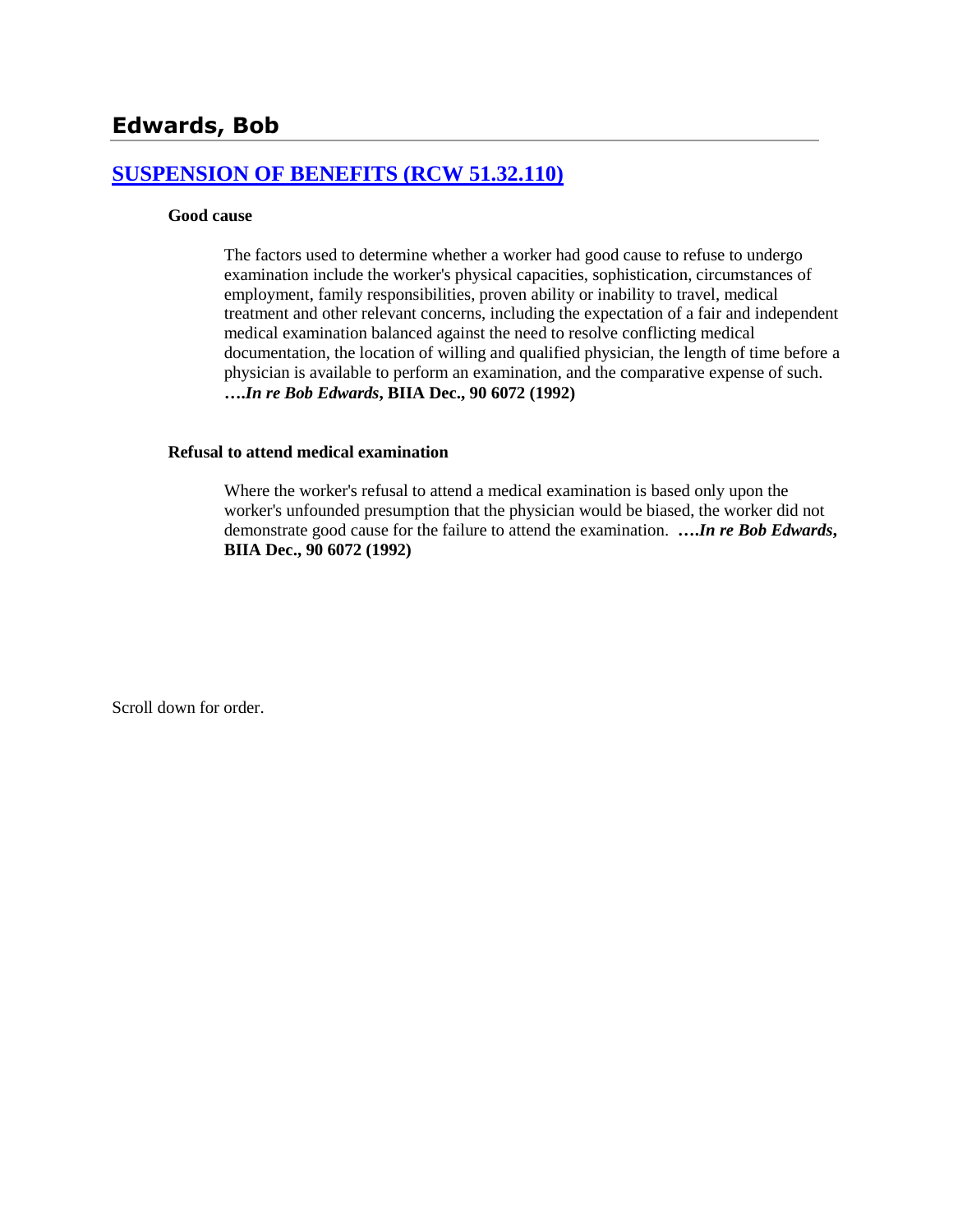### **BEFORE THE BOARD OF INDUSTRIAL INSURANCE APPEALS STATE OF WASHINGTON**

**)**

**IN RE: BOB C. EDWARDS ) DOCKET NO. 90 6072**

**CLAIM NO. S-500837 ) DECISION AND ORDER**

APPEARANCES:

Claimant, Bob C. Edwards, by Springer, Norman & Workman, per Leonard F. Workman

Self-insured Employer, Weyerhaeuser Company, by Roberts, Reinisch, Mackenzie, Healy & Wilson, per Steven R. Reinisch and Craig A. Staples

This is an appeal filed by the claimant, Bob C. Edwards, on November 16, 1990 with the Department of Labor and Industries, which was forwarded to the Board of Industrial Insurance Appeals on December 11, 1990. The appeal is from an order of the Department dated September 17, 1990 which suspended claimant's right to compensation for failure to submit to a medical examination. **AFFIRMED**.

# **DECISION**

Pursuant to RCW 51.52.104 and RCW 51.51.106, this matter is before the Board for review and decision on a timely Petition for Review filed by the self-insured employer to a Proposed Decision and Order issued on November 15, 1991 in which the order of the Department dated September 17, 1990 was reversed and the matter remanded to the Department with instructions to issue an order directing the self-insured employer to provide Mr. Edwards "that compensation to which he is entitled, effective September 17, 1990."

We disagree with the result reached by the Proposed Decision and Order, and affirm the Department order of September 17, 1990.

We have reviewed the evidentiary rulings as stated in the Proposed Decision and Order and find that no prejudicial error was committed and said rulings are hereby affirmed.

The issue presented by this appeal is whether the Department was correct when it issued an order suspending compensation in Mr. Edwards' claim pursuant to RCW 51.32.110 because of Mr. Edwards' failure to submit to a medical examination. Mr. Edwards complained that it was neither fair nor reasonable for him to attend the examination as the Department had requested. First, because the Department and the employer had medical documentation from earlier examinations that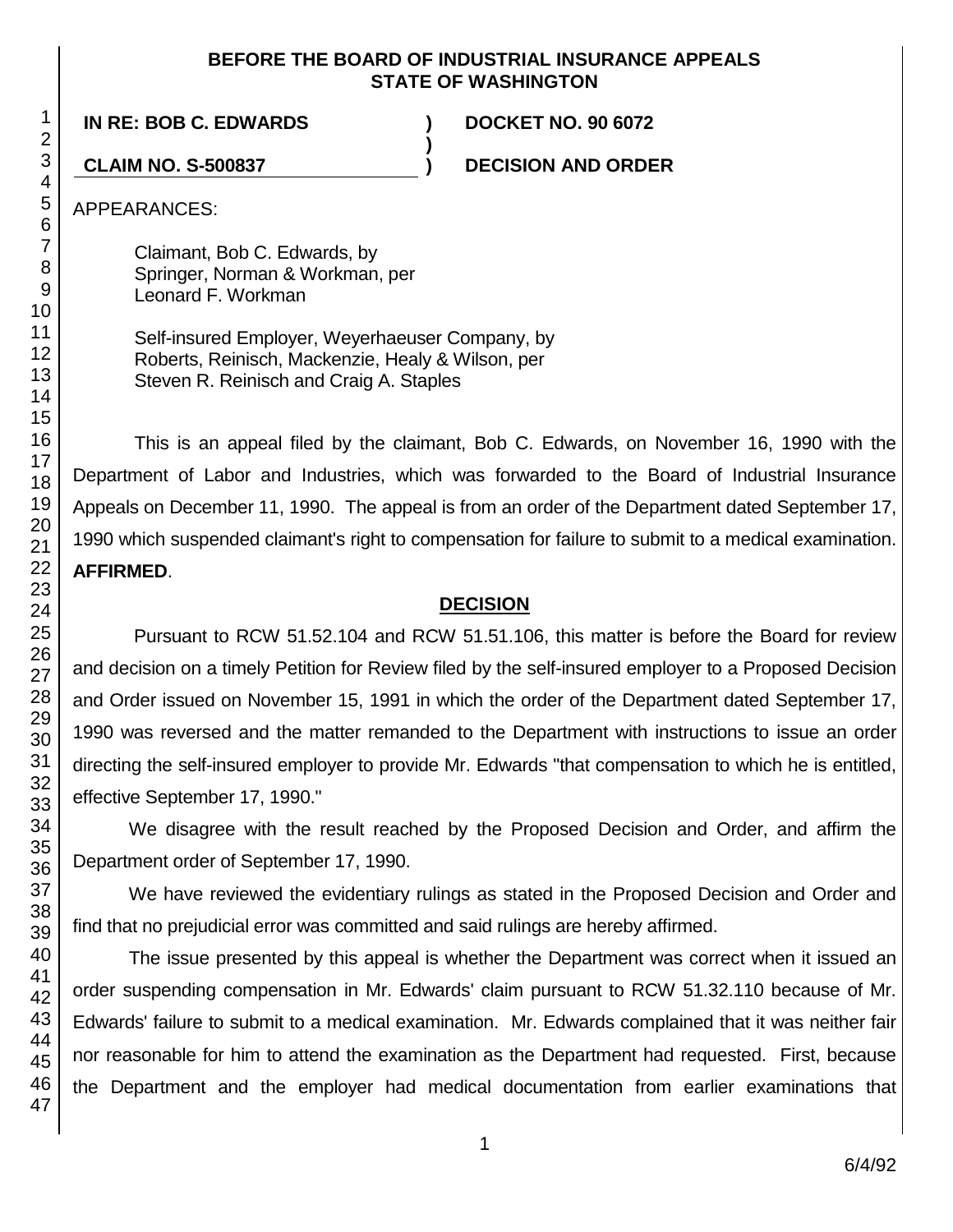addressed the question of permanent partial disability, he contends the further examination was unnecessary. Second, he contends the Department failed to exercise its independent judgment and failed to maintain fairness in its claims administration by allowing the employer to select the physician who was to perform the further examination. The selected physician, claimant's counsel contends, was expected to prepare an examination report that was unfavorable to Mr. Edwards, thereby "stacking the deck" against him.

As a beginning point, we observe that the Department's decision to suspend benefits pursuant to RCW 51.32.110 is like any other Department decision awarding or denying benefits. On an appeal to the Board from a Department order suspending benefits, the claimant must show, by a preponderance of the evidence, that the Department order is incorrect. Olympia Brewing Co. v. Dep't of Labor & Indus., 34 Wn.2d 498 (1949).

RCW 51.32.110 reads, in relevant part:

Any worker entitled to receive any benefits or claiming such under this title shall, if requested by the department or self-insurer, submit himself or herself for medical examination, at a time and from time to time, at a place reasonably convenient for the worker and as may be provided by the rules of the department. If the worker refuses to submit to medical examination, or obstructs the same, or, if any injured worker shall persist in unsanitary or injurious practices which tend to imperil or retard his or her recovery, or shall refuse to submit to such medical or surgical treatment as is reasonably essential to his or her recovery or refuse or obstruct evaluation or examination for the purpose of vocational rehabilitation or does not cooperate in reasonable efforts at such rehabilitation, the department or the self-insurer upon approval by the department, with notice to the worker may suspend any further action on any claim of such worker so long as such refusal, obstruction, noncooperation, or practice continues and reduce, suspend, or deny any compensation for such period: Provided, That the department or the self-insurer shall not suspend any further action on any claim of a worker or reduce, suspend, or deny any compensation if a worker has good cause for refusing to submit to or to obstruct any examination, evaluation, treatment or practice requested by the department or required under this section. (Emphasis added)

The issue thus becomes whether Mr. Edwards has proven by a preponderance of the evidence that he had good cause for failing to submit to the medical examination.

Whether good cause exists in a given case will depend on a variety of factors that require balancing from one instance to the next. Among those factors that may be considered are the claimant's physical capacities, sophistication, circumstances of employment, family responsibilities,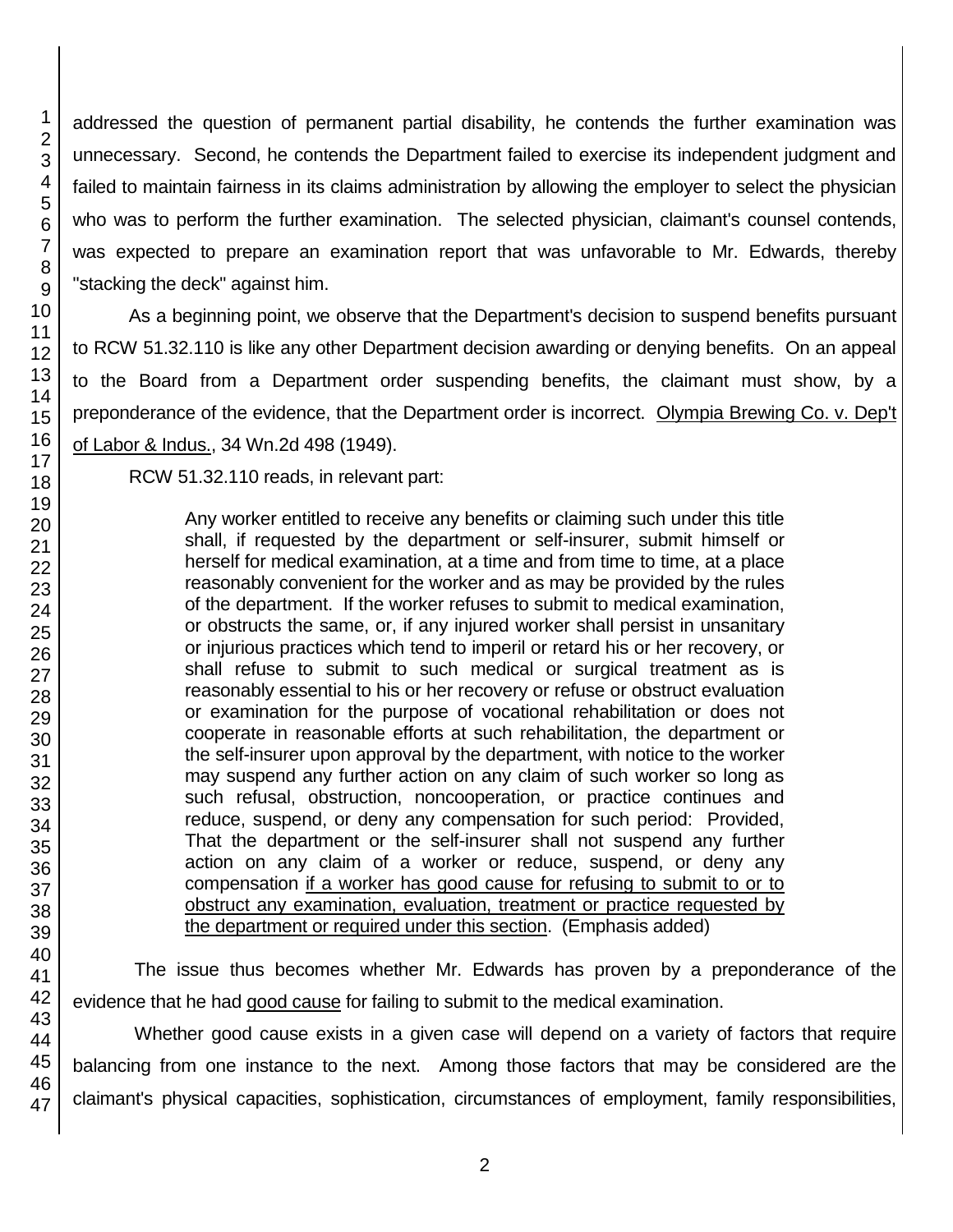proven ability or inability to travel, medical treatment and other relevant concerns, not the least of which is the expectation of a fair and independent medical evaluation.

Balanced against this are the interests of the Department and its statutory responsibility to act in attempting to resolve disputes at the first-step administrative level. This may include the need to resolve conflicting medical documentation, the location of willing and qualified physicians, the length of time before a physician is available to perform an examination, and the comparative expense of such. Neither of the above lists of factors are exhaustive.

In the case at hand, it must be kept in mind that it was Mr. Edwards who caused this matter to be brought back before the Department for further consideration and resolution. Mr. Edwards filed a protest with the Department from an order of February 16, 1990 which had directed: 1) closure of the claim; and 2) payment of a permanent partial disability award by the self-insured employer, for an impairment consistent with Category 4 of permanent lumbosacral impairments. Following receipt of Mr. Edwards' timely protest sent on April 17, 1990, the Department issued a further order on May 8, 1990, placing its February 16, 1990 closing order in abeyance. Thereafter on May 16, 1990, Mr. Edwards' attorney sent him for a new medical examination. The result of this examination was the opinion that Mr. Edwards' condition was worse than determined by the Department's closing order. The doctor conducting the examination reported that Mr. Edwards' impairment was a Category 5 of permanent lumbosacral impairments, and that there were additional findings which were not present at the panel examination performed on August 29, 1989. That earlier examination had been performed at the employer's request, and had formed part of the basis for the closing order of February 16, 1990. A copy of this medical report was sent to the Department and the employer on May 22, 1990. The Department's attempt to gather further information to attempt to resolve the protest and the apparent discrepancy in the disability rating by a further medical examination scheduled for August 6, 1990, was done pursuant to the statutory authority of RCW 51.32.110 and 51.32.055(2)(3) and (4).

Although the further examination may have ultimately inured to the benefit of the employer, in the event of possible adversarial litigation before this Board, we are not prepared to conclude that Mr. Edwards has shown good cause for refusing to attend by virtue of that possibility alone. Assuming that the physician selected for the further examination was unbiased, the Department's right to direct a further medical examination exists independently of any consideration as to which party, be it the claimant or the employer, might possibly "benefit" in possible later full-scale litigation. In this light, it should be noted that the Department was in a non-adversarial position in relation to the employer and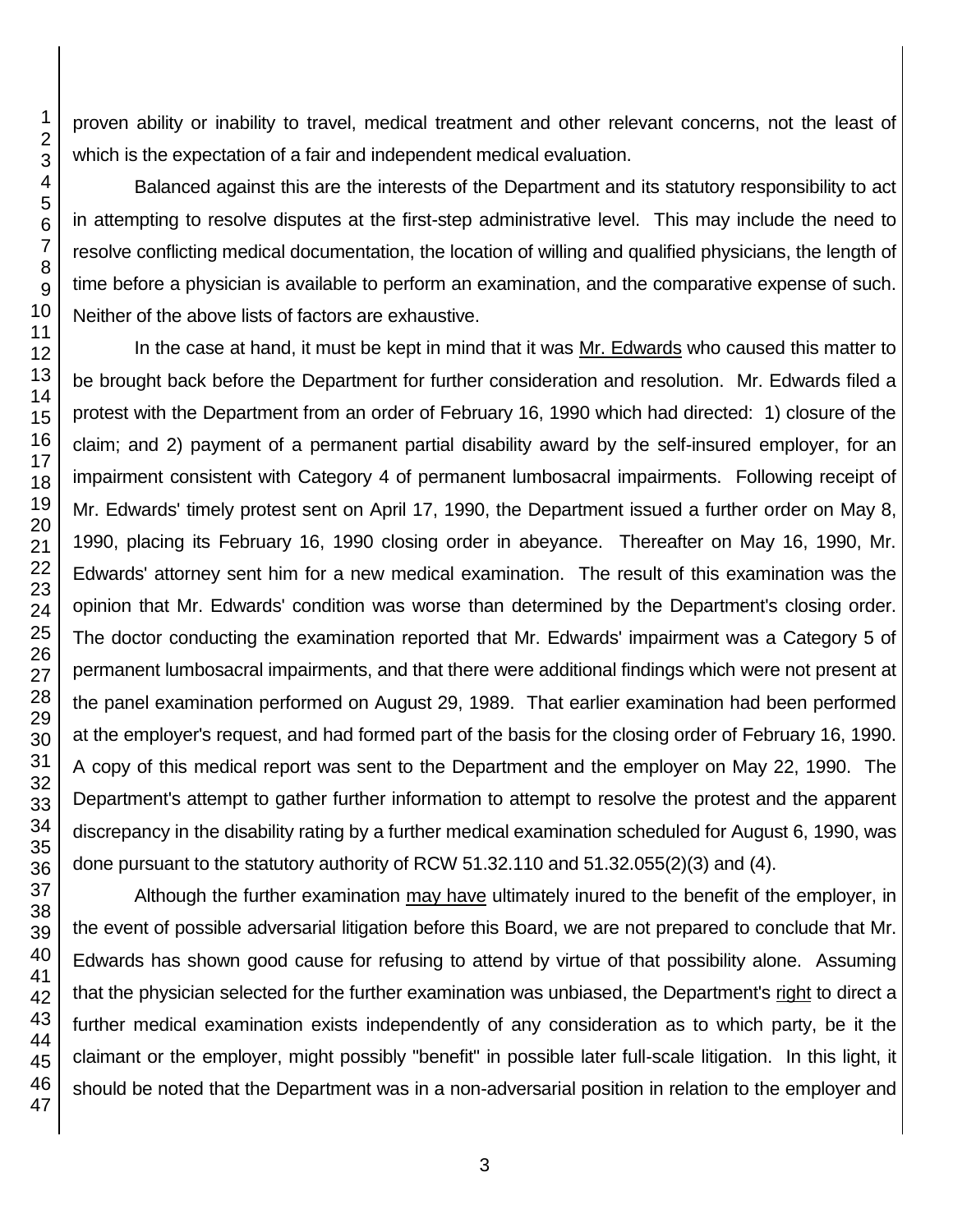the claimant when it requested the further examination. Given that reasonable medical minds could, and did, disagree as to the extent of Mr. Edwards' permanent partial disability as it was then outlined in the medical records, the Department's effort to obtain more information was reasonable and was done in a setting designed for efficient administrative adjudication absent the trappings of adversarial litigation. Indeed, the Department has the duty to determine the extent of a worker's permanent partial disability when it appears a claim is ready for closure, as was the case here (RCW 51.32.055); and it has the authority to attempt to resolve disputes over such an issue at its administrative level, as the claimant had requested the Department to do. There remains the underlying question as to whether Mr. Edwards would have good cause to object to the Department's choice of physician. As a general rule, when the Department or the self-insured employer schedules an examination under authority of RCW 51.32.110 or 51.32.055, it should be conscious of the requirement to choose a physician who can be both fair and independent. We would certainly not say as a matter of law or policy that the Department may send a claimant to a medical examiner who has demonstrated a pattern of prejudice against injured workers. Here, however, there is absolutely no evidence that the physician selected, Dr. Thomas Rosenbaum, was such a physician. Claimant's counsel simply jumped to that conclusion and believed, unfounded by any apparent knowledge shown by this record, that the employer was attempting to "stack the deck" in support of a Category 4 disability rating. The answers to this assumption are several: (1) It was not solely the employer's choice to have another examination; rather, the Department wanted and requested it. (2) Counsel did not object to the particular physician scheduled -- Dr. Rosenbaum -- on grounds he was biased or prejudiced against injured workers. The objection was simply to any examination whatsoever. (3) Counsel admits that, if the case were to get before this Board on the merits of the proper impairment rating category, the employer would then have the right to a Rule 35 examination by a physician of the employer's sole choice. We conclude that simply suspicion, unfounded by any evidence, of a biased or pre-judged medical examination report, does not prove good cause for refusing to attend the statutorily-authorized medical examination scheduled for August 6, 1990.

After consideration of the Proposed Decision and Order, the Petition for Review filed thereto by the employer, the claimant's Response to Employer's Petition for Review, and a careful review of the entire record before us, we have determined that the Department order dated September 17, 1990 was correct and must be affirmed.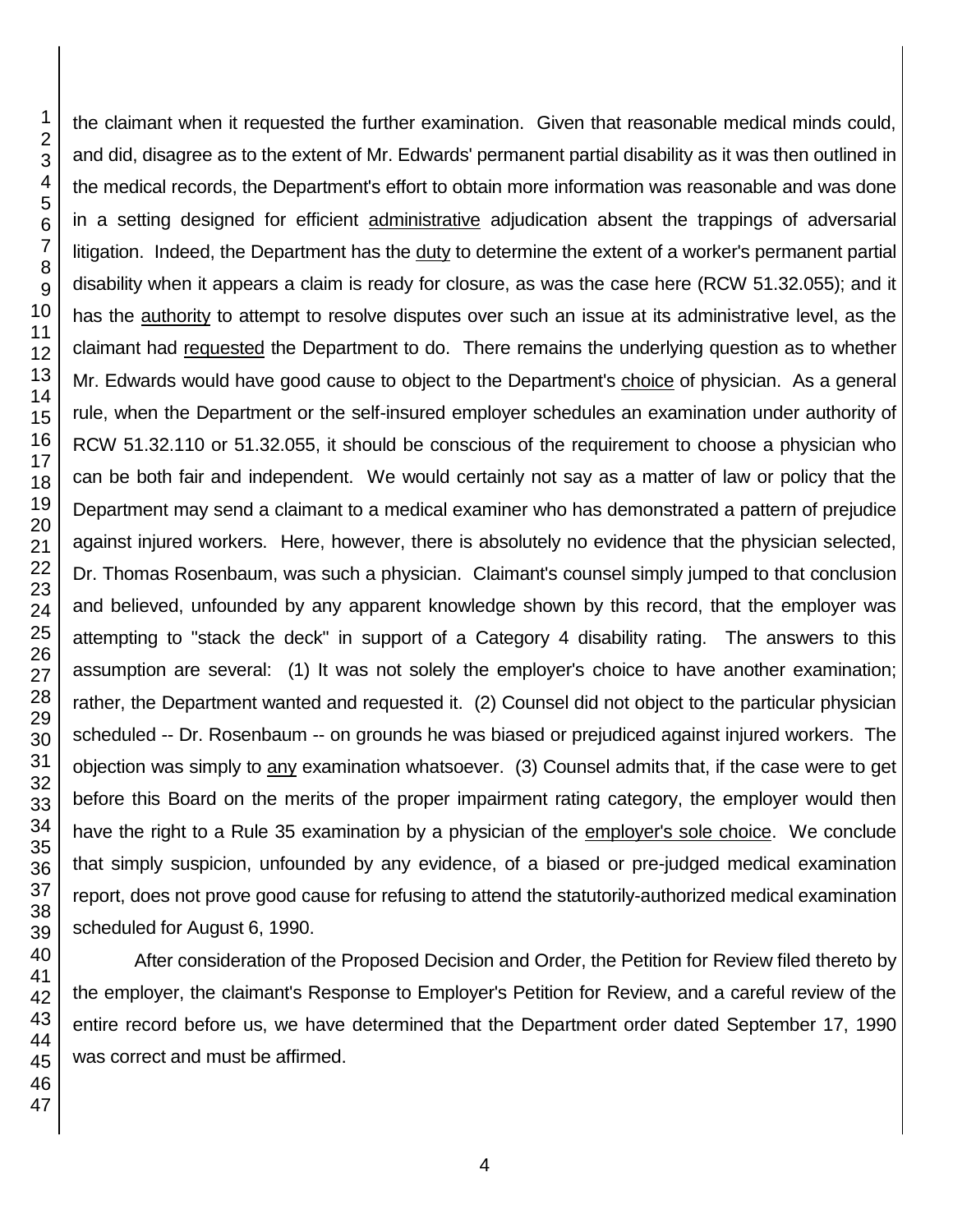Finally, even in light of this determination, we are compelled to comment on the waste of time and effort this matter has caused for all parties, and for this Board. In actuality, no useful purpose was served by the Department's September 17, 1990 order suspending claimant's "right to compensation." No temporary disability compensation is involved here. The record shows that Mr. Edwards returned to work on March 16, 1989, and has been apparently working steadily since then. The only compensation involved is his award for permanent partial disability. The Category 4 lumbosacral impairment award made by the initial closing order of February 16, 1990 was of course not protested or challenged by the employer since it was based on medical evaluations obtained and submitted by the employer, and was presumably paid to Mr. Edwards in early 1990. If it was not, it certainly should have been.

Following claimant's protest of that order, and the Department's action in holding it in abeyance on May 8, 1990, the claim has remained in an open (though effectively "inactive") status ever since. Even as of now -- mid-1992 -- there is still no closing or terminal date with reference to which claimant's extent of permanent partial disability is to be determined! The Proposed Decision and Order purported to provide Mr. Edwards "that compensation to which he is entitled, effective September 17, 1990." This, too, accomplishes nothing, since there obviously was no compensation to which he was at that time "entitled"-- certainly no permanent partial disability award in addition to the Category 4 impairment he had already been awarded. September 17, 1990 was obviously not a claim closure date. The Department will now, in mid-1992, have to again consider and determine the extent of claimant's permanent partial disability. No doubt this will entail further orthopedic and/or neurologic evaluations of his back condition, since the examinations and evaluations done by Dr. Sears in August 1989 and by Dr. Dimant in May 1990 are now "stale" and of quite marginal relevance to a claimclosing date still yet to be determined in the future -- the relatively near future, we hope, in light of the two years of "limbo" in which this claim has languished.

# **FINDINGS OF FACT**

1. On September 9, 1982 Bob C. Edwards filed an application for benefits alleging the occurrence of an industrial injury to his low back on August 15, 1982, during the course of his employment with the self-insured employer, Weyerhaeuser.

On February 5, 1985 the Department issued an order allowing the claim for the injury sustained on August 15, 1982.

On February 16, 1990 the Department issued an order closing the claim with time-loss compensation as paid to March 16, 1989, and with an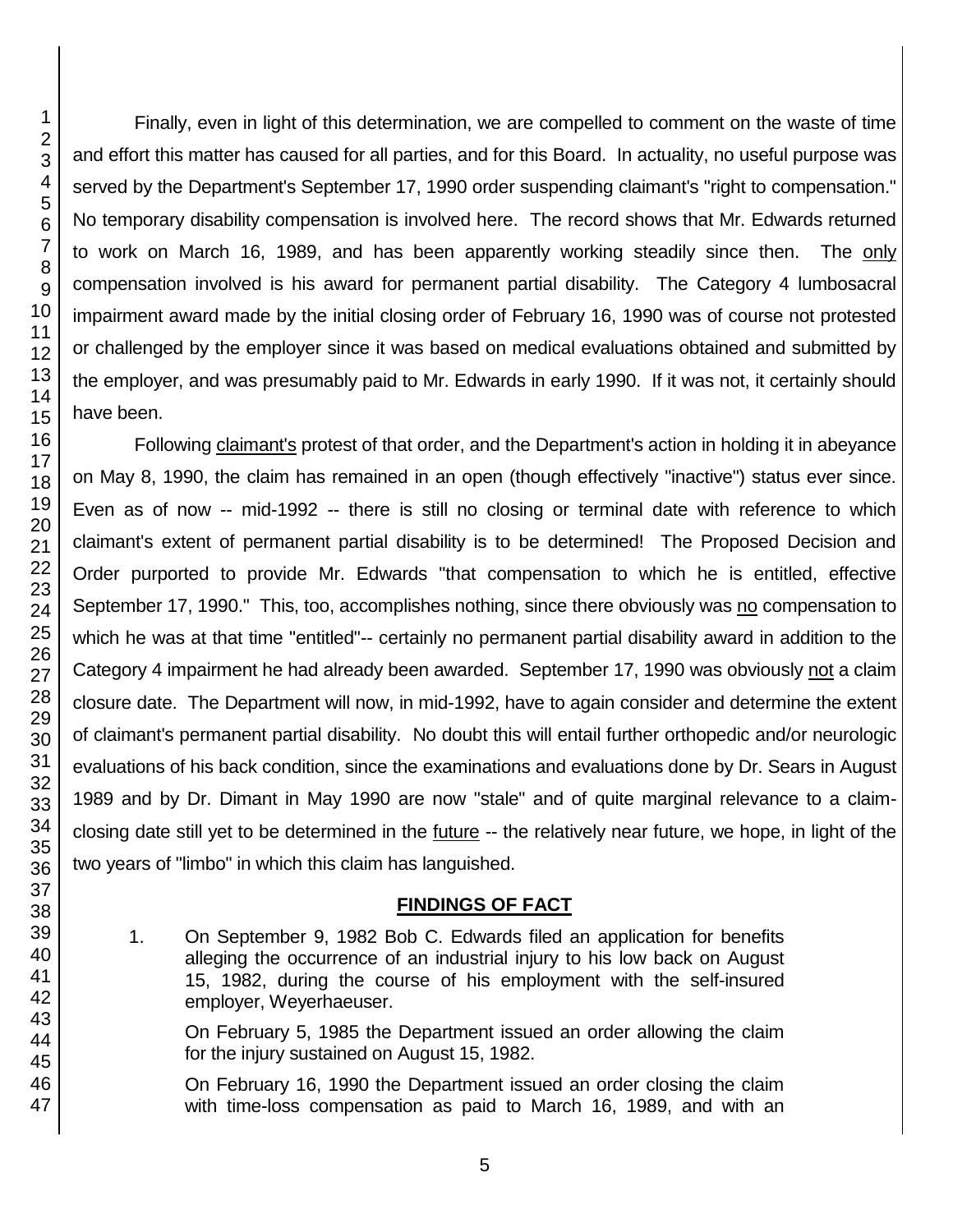award for permanent partial disability consistent with Category 4 of the categories for permanent lumbosacral impairment. The award for back impairment was paid at 75% of its monetary value.

On April 17, 1990 the claimant filed a protest and request for reconsideration with the Department from its order dated February 16, 1990. On May 8, 1990 the Department issued an order placing the February 16, 1990 order in abeyance pending further consideration.

On September 17, 1990 the Department issued an order suspending the claimant's right to compensation for failure to submit to a medical examination. On September 20, 1990 the claimant received the September 17, 1990 order. On November 16, 1990 the claimant filed a protest and request for reconsideration with the Department, which was forwarded to the Board as a direct appeal on December 11, 1990. On January 10, 1991 the Board issued its order granting the appeal.

- 2. As of late May 1990, the Department had medical reports and opinions from Dr. Stephen Sears dated August 29, 1989, and from Dr. E. E. Hummel dated September 25, 1989, indicating that Mr. Edwards' low back permanent partial disability was best described by Category 4 of WAC 296-20-280. The Department also had a report and opinion from Dr. Stevens Dimant dated May 16, 1990, indicating that Mr. Edwards' low back disability was best described by Category 5 of WAC 296-20-280.
- 3. In early July 1990, the Department of Labor and Industries, through its claims consultant, Barbara Ferry, requested that the self-insured employer schedule a further medical examination so as to obtain further information to attempt to resolve the extent of Mr. Edwards' low back permanent partial disability.
- 4. At the Department's request, the self-insured employer scheduled a further examination for Mr. Edwards, to be conducted by Dr. Thomas Rosenbaum on August 6, 1990.
- 5. Mr. Edwards, through letters from his counsel dated July 5 and July 30, 1990, refused to submit to further examination by Dr. Rosenbaum, and did not attend the examination scheduled for August 6, 1990 with Dr. Rosenbaum.
- 6. Mr. Edwards failed to show good cause for refusing to submit to an additional examination when the Department had conflicting medical documentation in its file as to the extent of Mr. Edwards' permanent partial disability in his low back resulting from the injury herein.

# **CONCLUSIONS OF LAW**

- 1. The Board of Industrial Insurance Appeals has jurisdiction over the parties and the subject matter to this appeal.
- 2. The claimant, Bob C. Edwards, failed to show good cause, within the meaning of RCW 51.32.110, for refusing to submit to further medical
- 2 3 4 5 6 7 8 9 10 11 12 13 14 15 16 17 18 19 20 21 22 23 24 25 26 27 28 29 30 31 32 33 34 35 36 37 38 39 40 41 42 43 44 45 46 47